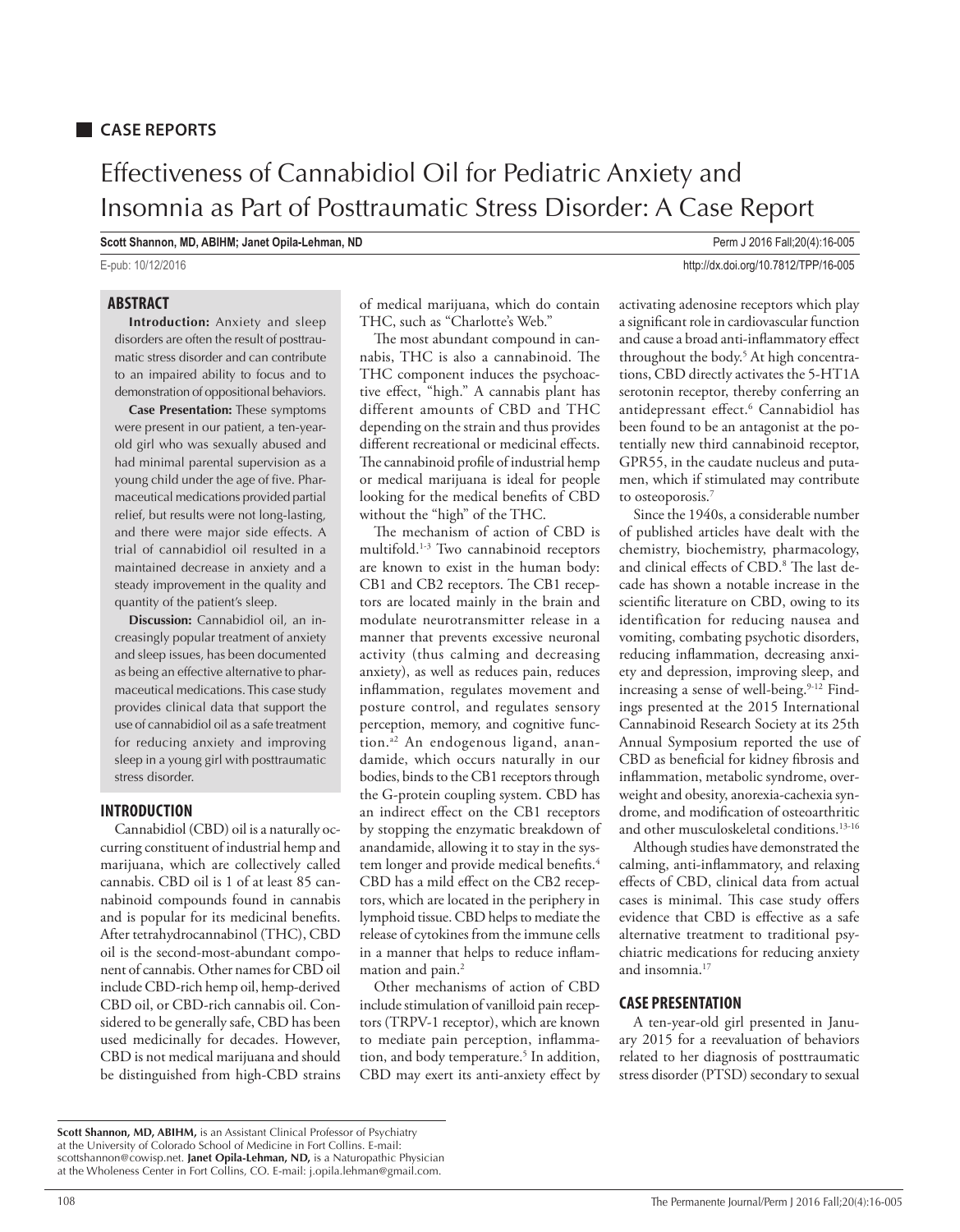abuse. Her chief issues included anxiety, insomnia, outbursts at school, suicidal ideation, and self-destructive behaviors. Her grandmother, who has permanent custody of the patient and her younger brother, accompanied her.

Our patient had been seen for an initial evaluation in January 2012 and received a diagnosis of PTSD secondary to sexual abuse on the basis of her history, clinical observations, and behaviors (Table 1).

Her father had died 6 months earlier in a motor vehicle accident, and our patient's maternal grandparents became her permanent guardians. Before her father's death, our patient had no supervision from her father and very little supervision from her mother. An 11-year-old boy had molested her when she was 3 years old. Her medical history included her mother having methadone addiction, alcoholism, bipolar disorder, and depression. Her mother used

marijuana her entire pregnancy with the girl. The patient presented in January 2012 as displaying aggressive, disobedient, impulsive, and sexually inappropriate behaviors. She also demonstrated low self-esteem and anxiety and had poor sleep (restless, interrupted, and unable to sleep alone).

Workup during 2012 included laboratory studies, which ruled out a thyroid dysfunction and an iron or vitamin D deficiency. The patient was started on a

| <b>Table 1. Timeline</b> |                                                                                                                                                                                                                      |                                                       |                                                                                                                |                                                                                                                                                                                                                                                                         |  |
|--------------------------|----------------------------------------------------------------------------------------------------------------------------------------------------------------------------------------------------------------------|-------------------------------------------------------|----------------------------------------------------------------------------------------------------------------|-------------------------------------------------------------------------------------------------------------------------------------------------------------------------------------------------------------------------------------------------------------------------|--|
| Date                     | Presentation                                                                                                                                                                                                         | <b>Medications</b>                                    | <b>Supplements</b>                                                                                             | Other                                                                                                                                                                                                                                                                   |  |
| January 31,<br>2012      | New evaluation: 7.5-year-old girl. History<br>of sexual abuse and neglect. Issues:<br>Insomnia, sexual behaviors. Diagnosis:<br>PTSD secondary to sexual abuse.                                                      | None                                                  | Melatonin, 1 mg/night                                                                                          | February 14, 2012, laboratory values:<br>TSH, 2.46 mIU/L (reference range, 0.47-<br>4.68 mIU/L); ferritin: 21 ng/mL (reference<br>range, 10-150 ng/mL).<br>February 16, 2012, laboratory values:<br>Vitamin D <sub>3</sub> : 39 ng/mL (reference range,<br>20-50 ng/mL) |  |
| February 20.<br>2012     | Sleeping 2-3 hours/night. Started counseling;<br>Cooperative and good behavior at counseling<br>session. Anxious, traumatized.                                                                                       | Clonidine, 0.05<br>mg (half tablet) at<br>bedtime     | Inositol, 3 g 3 times/d; EPA fish<br>oil, 500 mg/d                                                             | Eye movement desensitization and<br>reprocessing therapy recommended                                                                                                                                                                                                    |  |
| February 22,<br>2012     | Did not do well with clonidine because of<br>hallucinations, so she discontinued that<br>treatment. Behavior still very rough; sleep<br>poor.                                                                        | Started<br>imipramine<br>therapy, 25 mg<br>at bedtime |                                                                                                                | March 7, 2012: ECG was normal                                                                                                                                                                                                                                           |  |
| August 8,<br>2012a       | Good summer. In play therapy. Overall<br>better sleep and energy with imipramine<br>therapy. Patient's 6-year-old brother also<br>now in therapy.                                                                    | Imipramine,<br>25 mg at bedtime                       |                                                                                                                |                                                                                                                                                                                                                                                                         |  |
| January 21,<br>2015      | Returned for evaluation and treatment after<br>3 years. Suicidal ideation; cut self on leg;<br>defiant and stubborn. Had psychotherapy<br>3 years straight twice a month. Sleeps with<br>brother; can't sleep alone. | Off all<br>medications for<br>past 18 months          | Melatonin, 5 mg; St John's<br>wort, 450 mg twice/d;<br>magnesium, 300 mg/d;<br>diphenhydramine, 25 mg/night    |                                                                                                                                                                                                                                                                         |  |
| February 16,<br>2015     | Hard to manage. Has outbursts at school.                                                                                                                                                                             |                                                       | Magnesium and St John's<br>wort: stopped treatment; EPA<br>fish oil, 750 mg/d;<br>diphenhydramine, 25 mg/night | February 11, 2015: Normal cortisol and<br><b>DHEA</b> levels                                                                                                                                                                                                            |  |
| March 16,<br>2015        | Better overall. Started animal-assisted<br>therapy.                                                                                                                                                                  |                                                       | EPA fish oil, 750 mg/d;<br>diphenhydramine, 25 mg/night                                                        | Started a regimen of CBD oil, 25 mg<br>(1 capsule)/d at 6 pm                                                                                                                                                                                                            |  |
| April 14, 2015           | Sleeping better with CBD treatment. Getting<br>biofeedback. Has stomachaches. Mood is<br>more at ease.                                                                                                               |                                                       | EPA fish oil, 750 mg/d;<br>diphenhydramine, 25 mg/night                                                        | CBD oil, 25 mg (1 capsule)/d at 6 pm                                                                                                                                                                                                                                    |  |
| May 26, 2015             | "Ghosts" waking patient up at night.                                                                                                                                                                                 |                                                       | EPA fish oil, 750 mg/d                                                                                         | CBD oil, 25 mg (1 capsule)/d at 6 pm                                                                                                                                                                                                                                    |  |
| July 22, 2015            | Sleeping better; able to sleep in own room<br>3-4 nights/wk.                                                                                                                                                         |                                                       | EPA fish oil, 750 mg/d                                                                                         | CBD liquid, 12 mg (in 4 sublingual sprays)/<br>night; 12 mg more (in 4 sublingual sprays)<br>during the day as needed for anxiety,<br>typically 3 or 4 times/wk                                                                                                         |  |
| August 24,<br>2015       | Sleeping well. Handling school well.                                                                                                                                                                                 |                                                       | EPA fish oil, 750 mg/d                                                                                         | CBD oil, 25 mg (1 capsule)/night; CBD<br>liquid, 6-12 mg (in 2-4 sublingual sprays)<br>as needed for anxiety, typically 2 or 3<br>times/wk                                                                                                                              |  |

<sup>a</sup> There were additional visits in 2012 with no substantial changes.

CBD = cannabidiol; DHEA = dehydroepiandrosterone; ECG = electrocardiogram; EPA = eicosapentaenoic acid; PTSD = posttraumatic stress disorder; TSH = thyroid stimulating hormone.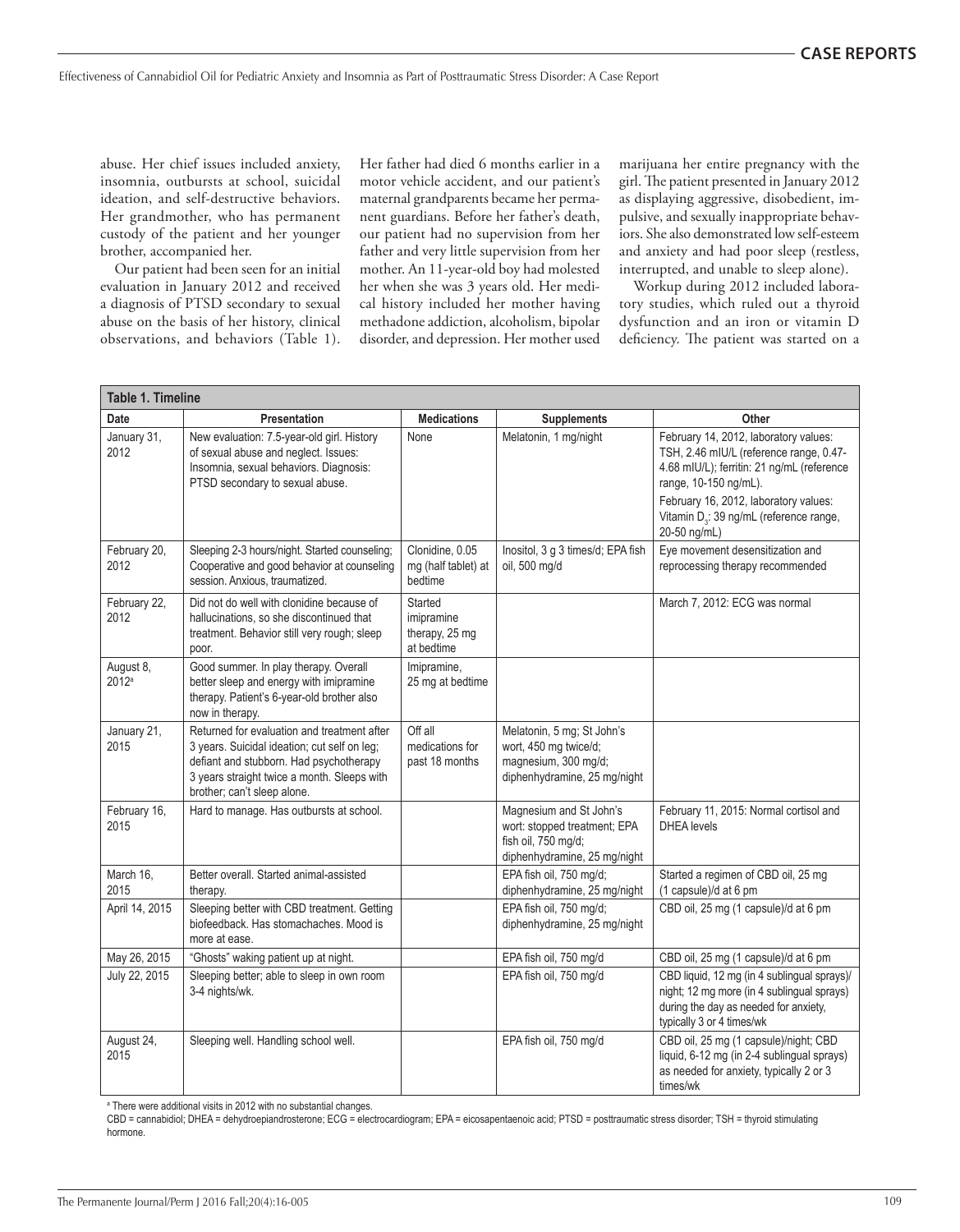regimen of 1 mg/night of melatonin, which helped her sleep duration. Three grams of inositol 3 times a day and 500 mg/d of eicosapentaenoic fish oil were also helpful in reducing her anxiety. A trial of clonidine was implemented, which resulted in hallucinations and thus was discontinued. The patient was switched to a regimen of 25 mg of imipramine at bedtime to decrease her anxiety, which appeared to be helpful. Counseling sessions were started. The patient continued psychotherapy for 3 years, but she was not seen again in our clinic until the return visit in January 2015, when she was not receiving any of her medications and supplements.

# **CBD oil can be an effective compound to reduce anxiety and insomnia secondary to PTSD.**

At the patient's return in January 2015, she demonstrated the same prominent symptoms as at her initial presentation. At that time, the initial treatment included the following supplements and medications to assist with her sleep and anxiety: melatonin, 5 mg/night; magnesium, 300 mg/d; and diphenhydramine (Benadryl), 25 mg/night. Our patient demonstrated slight gains but was still having outbursts at school and was reportedly difficult to manage at home. In addition, her underlying anxiety continued.

Cannabidiol oil was explored as a potential additional treatment to help her insomnia and anxiety, but we deferred for two months while we waited for a response from other interventions. The grandmother preferred reducing the pharmacologic load given her granddaughter's failure to respond long term to psychiatric medications.

In March 2015, CBD oil was recommended as a potential additional treatment to help her insomnia and anxiety, and her grandmother provided full informed consent. Our patient was administered the Sleep Disturbance Scale for Children<sup>18</sup> and the Screen for Anxiety Related Disorders (SCARED)19 before taking the CBD oil and each month afterward for the next 5 months. Test scores on the Sleep Disturbance Scale for Children and Screen for

Anxiety Related Disorders demonstrated an improvement (Table 2).

A trial of CBD supplements (25 mg) was then initiated at bedtime, and 6 mg to 12 mg of CBD sublingual spray was administered during the day as needed for anxiety. A gradual increase in sleep quality and quantity and a decrease in her anxiety were noted. After 5 months, the patient was sleeping in her own room most nights and handling the new school year with no difficulties. No side effects were observed from taking the CBD oil.

#### **DISCUSSION**

Studies repeatedly recognize the prevalence of an anxiety-provoked sleep disorder after a traumatic experience.<sup>20</sup> Our patient was definitely experiencing this phenomenon, which was aggravated by daily stressful activities.

The main finding from this case study is that CBD oil can be an effective compound to reduce anxiety and insomnia secondary to PTSD. A review of the literature suggests some benefits from the use of CBD because of its anxiolytic and sleep-inducing effects.9 Animal studies support use of this treatment and report that "CBD may block anxiety-induced [rapid eye movement] sleep alteration via its anxiolytic effect on the brain."21

The strength of this particular case is that our patient was receiving no pharmaceutical medications (other than nonprescription diphenhydramine) but only nutritional supplements and the CBD oil to control her symptoms. Her scores on the sleep scale and the anxiety scale consistently and steadily decreased during a period of 5 months (see Table 2). She

| Table 2. Patient's clinical progress in<br>sleep and anxiety |                    |               |  |  |  |
|--------------------------------------------------------------|--------------------|---------------|--|--|--|
|                                                              | Sleep scale        | <b>SCARED</b> |  |  |  |
| Date of visit                                                | score <sup>a</sup> | scoreb        |  |  |  |
| March 16, 2015                                               | 59                 | 34            |  |  |  |
| May 25, 2015                                                 | 42                 | 24            |  |  |  |
| July 22, 2015                                                | 41                 | 19            |  |  |  |
| August 24, 2015                                              | 37                 | 16            |  |  |  |
| September 22, 2015                                           | 38                 | 18            |  |  |  |

a A score of more than 50 is considered indicative of a sleep disorder on the Sleep Disturbance Scale for Children.

<sup>b</sup> A SCARED score over 25 indicates a high probability of a childhood anxiety disorder.

SCARED = Screen for Anxiety Related Disorders.

was ultimately able to sleep through the night most nights in her own room, was less anxious at school and home, and displayed appropriate behaviors. The patient's grandmother (her caregiver) reported: "My granddaughter's behaviors are definitely better being on the CBD. Her anxiety is not gone, but it is not as intense and she is much easier to be around. She now sleeps in her own room most of the time, which has never happened before."

Further study will need to be conducted to determine the permanency of our patient's positive behaviors and how long she will need to continue taking the CBD oil. We do not have a reasonable foundation to recommend dosing from the scientific literature. However, in our experience, this supplement given 12 mg to 25 mg once daily appears to provide relief of key symptoms with minimal side effects. Our patient did not voice any complaints or discomfort from the use of CBD. We routinely asked about headache, fatigue, and change in appetite or agitation in addition to conducting a routine psychiatric evaluation. Although CBD is considered generally safe, $17$  the long-term effects are yet to be studied.

The ultimate goal is to gradually taper her off the use of CBD oil and transition our patient into lifelong coping strategies such as yoga, meditation, and various other therapeutic activities.  $*$ 

a GW Pharmaceuticals is the founder of the Cannabinoid Research Institute, directed by Philip Robson, MD. Further research articles listed.

#### **Disclosure Statement**

*The author(s) have no conflicts of interest to disclose.*

#### **Acknowledgments**

*CannaVest Corp, San Diego, CA, which had no involvement in the case study or distribution of the product, provided the CBD oil that was administered to the patient. No financial support was provided.* 

*Kathleen Louden, ELS, of Louden Health Communications provided editorial assistance.*

#### **How to Cite this Article**

Shannon S, Oplia-Lehman J. Effectiveness of cannabidiol oil for pediatric anxiety and insomnia as part of posttraumatic stress disorder: A case report. Perm J 2016 Fall;20(4):16-005. DOI: http://dx.doi. org/10.7812/TPP/16-005.